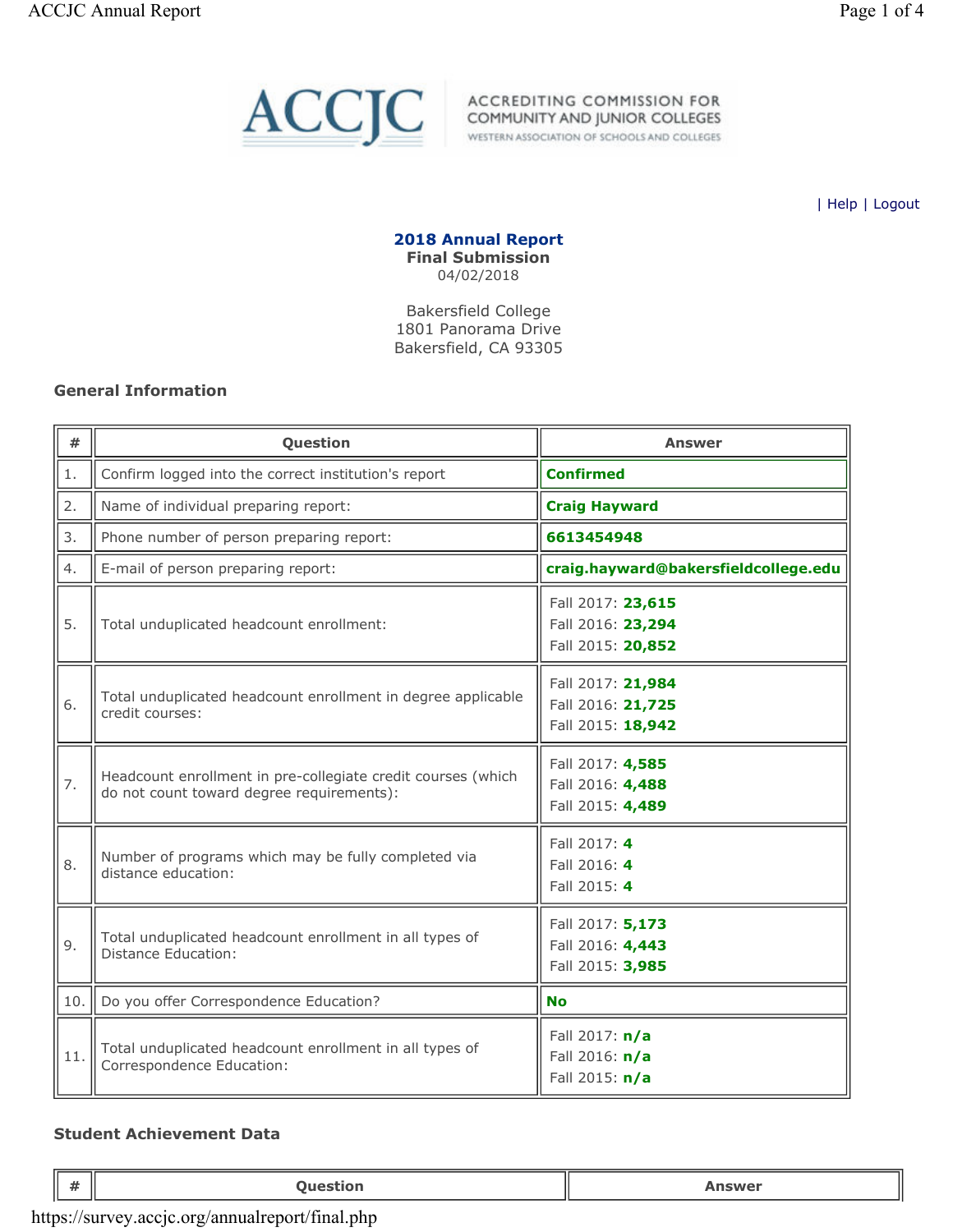# ACCJC Annual Report Page 2 of 4

|     |                                                                                                                                                                                                       |                      |  |                                 | 2017                                                             |                       | 2016                      | 2015                                                             |
|-----|-------------------------------------------------------------------------------------------------------------------------------------------------------------------------------------------------------|----------------------|--|---------------------------------|------------------------------------------------------------------|-----------------------|---------------------------|------------------------------------------------------------------|
| 12. | a. What is your Institution-set standard for successful<br>a. student course completion?                                                                                                              |                      |  | 67 %                            |                                                                  | 65 %                  | 65 %                      |                                                                  |
|     | b. Actual successful course completion rate:                                                                                                                                                          |                      |  |                                 | 70.3 %                                                           |                       | 69 %                      | 68.8 %                                                           |
|     | <b>Number of degrees</b><br>a. Type of Institute-set standard for degrees<br>If Number-other or Percent-other, please describe:                                                                       |                      |  |                                 |                                                                  |                       |                           |                                                                  |
| 13. | b. What is your Institution-set standard for degrees?                                                                                                                                                 |                      |  |                                 | 2017                                                             | 1,000                 | 2016<br>1,000             | 2015<br>1,000                                                    |
|     | c. Actual degrees awarded:                                                                                                                                                                            |                      |  |                                 |                                                                  | 1,302                 | 1,237                     | 966                                                              |
|     | a. Type of Institute-set standard for certificates<br>If Number-other or Percent-other, please describe:                                                                                              |                      |  |                                 | <b>Number of certificates</b>                                    |                       |                           |                                                                  |
| 14. |                                                                                                                                                                                                       |                      |  |                                 | 2017                                                             |                       | 2016                      | 2015                                                             |
|     | b. What is your Institution-set standard for certificates?                                                                                                                                            |                      |  |                                 |                                                                  | 250                   | 250                       | 250                                                              |
|     | c. Actual certificates awarded:                                                                                                                                                                       |                      |  |                                 |                                                                  | 327                   | 383                       | 299                                                              |
| 15. | Type of Institute-set standard for student transfers to<br>a 4-year colleges/universities<br><b>Number of transfers</b><br>If Number-other or Percent-other, please describe:<br>2017<br>2016<br>2015 |                      |  |                                 |                                                                  |                       |                           |                                                                  |
|     | What is your Institution-set standard for student<br>transfers to 4-year colleges/universities?                                                                                                       |                      |  | 850                             |                                                                  | 850                   | 850                       |                                                                  |
|     | Actual student transferrs to 4-year<br>colleges/universities:                                                                                                                                         |                      |  |                                 |                                                                  | 1,181                 | 1,052                     | 1,136                                                            |
| 16. | 2017:5<br>Number of CTE certificates and degrees for which the institution<br>2016: 5<br>has set a standard for licensure passage rates:<br>2015:3                                                    |                      |  |                                 |                                                                  |                       |                           |                                                                  |
| 17. | 2017:18<br>Number of CTE certificates and degrees for which the institution<br>2016:18<br>has set a standard for graduate employment rates:<br>2015: 5                                                |                      |  |                                 |                                                                  |                       |                           |                                                                  |
|     | Examination pass rates in programs for which students must pass a licensure examination in order to work in their<br>field of study:                                                                  |                      |  |                                 |                                                                  |                       |                           |                                                                  |
|     | Program                                                                                                                                                                                               | Examination          |  |                                 | Institution set<br>2016 Pass<br>standard $(\% )$<br>Rate $(\% )$ |                       | 2015 Pass<br>Rate $(\% )$ | 2014 Pass<br>Rate $(\% )$                                        |
| 18. | <b>NCLEX-RN</b><br><b>Licensed Vocational Nurse (LVN)</b>                                                                                                                                             | national             |  |                                 | 85 %                                                             | 93.5 %                | 91.2 %<br>89 %            | 91.4 %<br>100 %<br>50 %                                          |
|     | <b>Certified Nursing Assistant</b>                                                                                                                                                                    | national<br>national |  |                                 | 85 %<br><b>50 %</b>                                              |                       | 89 %<br>93.5 %            | 90.2 %                                                           |
|     | <b>Radiologic Technology</b>                                                                                                                                                                          | national             |  |                                 | 85 %                                                             |                       | 94.1 %<br>85 %            | 91.3 %                                                           |
|     | <b>Paramedic</b><br>national                                                                                                                                                                          |                      |  | 85 %<br>92.3 %<br>94 %<br>100 % |                                                                  |                       |                           |                                                                  |
| 19. | Job placement rates for students completing certificate programs and CTE (career-technical education) degrees:                                                                                        |                      |  |                                 |                                                                  |                       |                           |                                                                  |
|     | Program                                                                                                                                                                                               |                      |  | Institution set<br>standard (%) |                                                                  | 2016 Job<br>$($ % $)$ | 2015 Job<br>$($ % $)$     | 2014 Job<br>Placement Rate Placement Rate Placement Rate<br>( %) |
|     | <b>NCLEX-Registered Nurse (RN)</b>                                                                                                                                                                    |                      |  | <b>75 %</b>                     |                                                                  | 90 %                  | 96 %                      | 91 %                                                             |

||<br>https://survey.accjc.org/annualreport/final.php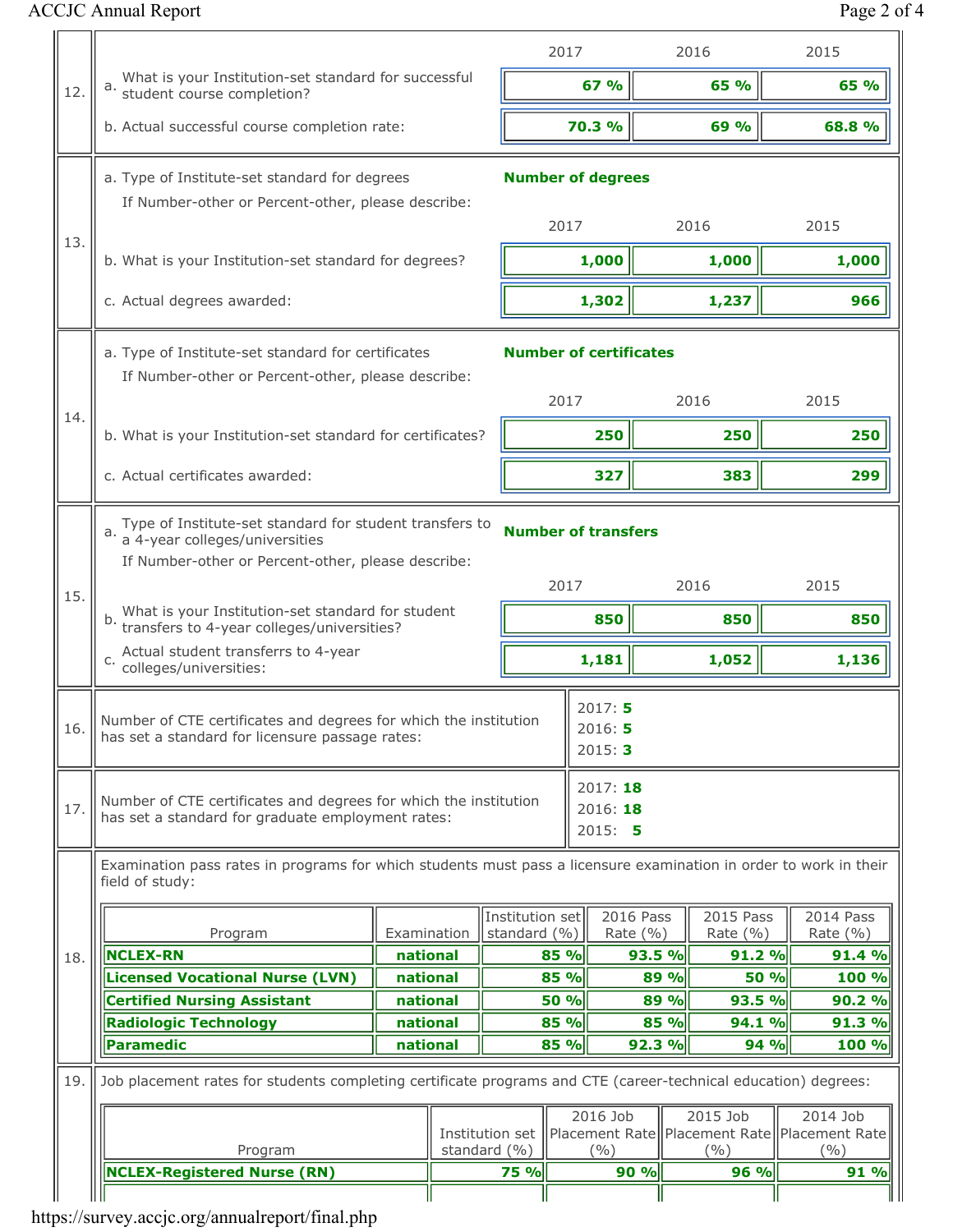# ACCJC Annual Report Page 3 of 4

| <b>IIILicensed Vocational Nurse (LVN)</b> | 75 %ll  | 90%         | $95$ %      | 89 %        |
|-------------------------------------------|---------|-------------|-------------|-------------|
| <b>Certified Nursing Assistant (CNA)</b>  | 60 %    | 62%         | 62 %        | 83 %        |
| <b>Radiologic Technology</b>              | 100 %ll | 100 %       | 100 %       | 100 %       |
| <b>Accounting</b>                         | $60$ %  | 53 %        | 65 %ll      | $67$ %      |
| <b>Administration of Justice</b>          | $60$ %  | 74 %        | 68 %l       | 83 %        |
| <b>Automotive Technology</b>              | $60$ %  | 60 %        | 74 %l       | 67 %        |
| <b>Business &amp; Commerce</b>            | 60 %    | 43 %        | 73 %        | <b>78 %</b> |
| <b>Child Development</b>                  | 55 %    | <b>54 %</b> | 60 %ll      | <b>73 %</b> |
| <b>Drafting</b>                           | 60%     | 69 %        | 81 %        | 92%         |
| <b>Electrical</b>                         | 60 %    | 100 %       | 100 %       | 100 %       |
| <b>Electronics/Elec. Tech.</b>            | $60$ %  | 73 %        | 87 %        | 85 %        |
| <b>Emergency Medical Technician</b>       | $60$ %  | 68 %        | 82 %l       | 84%         |
| <b>Fire Technology</b>                    | 50 %ll  | 80 %        | <b>68 %</b> | 82 %l       |
| <b>Human Services</b>                     | 50 %ll  | 50 %        | 84 %        | <b>78 %</b> |
| <b>Machine Tool/Shop</b>                  | $60$ %  | 71 %        | 100 %ll     | <b>75 %</b> |
| <b>Welding and Cutting</b>                | 60 %    | 83 %        | 62%         | 88 %        |

### Student Learning Outcomes and Assessment

| #   | Question                                                                                                                                          | <b>Answer</b> |      |      |  |
|-----|---------------------------------------------------------------------------------------------------------------------------------------------------|---------------|------|------|--|
|     | Courses                                                                                                                                           | 2017          | 2016 | 2015 |  |
| 20. | a. Total number of college courses:                                                                                                               | 856           | 780  | 855  |  |
|     | Number of college courses with ongoing assessment<br>of learning outcomes:                                                                        | 856           | 780  | 855  |  |
|     | Programs                                                                                                                                          | 2017          | 2016 | 2015 |  |
| 21. | Total number of college programs (all certificates and<br>a. degrees, and other programs as defined by college):                                  | 130           | 130  | 96   |  |
|     | Number of college programs with ongoing assessment<br>b. values.                                                                                  | 130           | 130  | 96   |  |
|     | Student Services and Learning Support                                                                                                             | 2017          | 2016 | 2015 |  |
| 22. | Total number of student services and learning support<br>a. activities (as college has identified or grouped them<br>for SSO/SAO implementation): | 10            | 10   | 9    |  |
|     | Number of student and learning support activities<br>with ongoing assessment of learning outcomes:                                                | 10            | 9    | 9    |  |

## Other Information

| Please use this text box to provide any comments regarding the data submitted in this report (optional, no<br>limit). |
|-----------------------------------------------------------------------------------------------------------------------|
|                                                                                                                       |

The data included in this report are certified as a complete and accurate representation of the reporting institution.

## Click to Print This Page